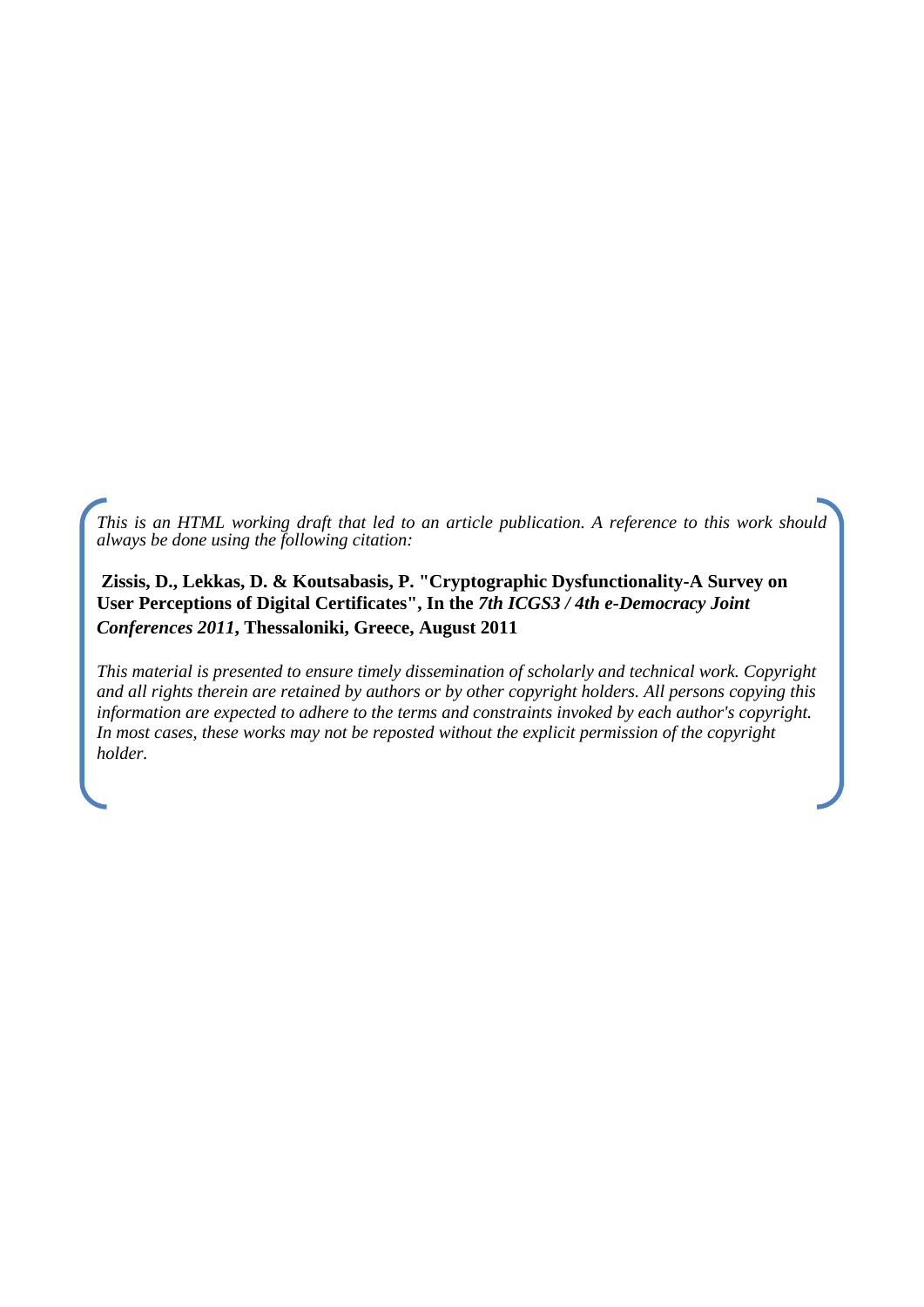# **Cryptographic Dysfunctionality-A Survey on User Perceptions of Digital Certificates**

Dimitrios Zissis, Dimitrios Lekkas, Panayiotis Koutsabasis

Department of Product and Systems Design Engineering, University of the Aegean, Syros Greece {Dzissis, Dlek, Kgp}@aegean.gr

**Abstract.** In this paper we identify and define cryptographic dysfunctionality and within this context we perform a study to evaluate user perceptions of public key cryptography concepts. The study makes use of user testing, questionnaires and wrap-up interviews with 121 young, but experienced Internet users during their interactions with selected secure Internet locations. The results show that the vast majority of users are not familiar with fundamental concepts of cryptography, and that they are not capable of efficiently managing digital certificates. This case study serves as first evidence supporting our hypothesis that user interface design is deteriorating cryptographic solutions effectiveness due to usability issues.

**Keywords**: Public Key Infrastructure, Usability, Security, Digital Certificates

# **1 Introduction**

In recent years, we have witnessed an explosion in the adoption of social media websites, electronic commerce, electronic banking and cloud solutions. As the popularity of these tools is increasing, stakes are now higher than ever in the field of information and communication security, as profits to be made from scams, extortion, online theft, identity theft have risen analogously. Malware is rapidly on the rise and becoming even more sophisticated. The percentage of computers infected with banking Trojans and password stealers has risen to 17% in 2010 while experiments are now showing a success rate of over 70% for phishing attacks on social networks [1]. While emails containing links to malicious sites continue to increase as a major means of leading new victims to attack sites, sophisticated phishing attacks are now poisoning search engine results with hyperlinks to web pages hosting numerous security risks. Google recently reported that up to 1.3% of their search results are infected [2].

In 2010 we witnessed the most sophisticated malware attack to date, the STUXNET worm [2][3][4]. STUXNET appeared to target highly sensitive Supervisory Control And Data Acquisition *(*SCADA) systems, which monitor and control industrial, infrastructure or facility-based processes, and was remarkable for the sophistication of its code and the amount of work involved in its creation. The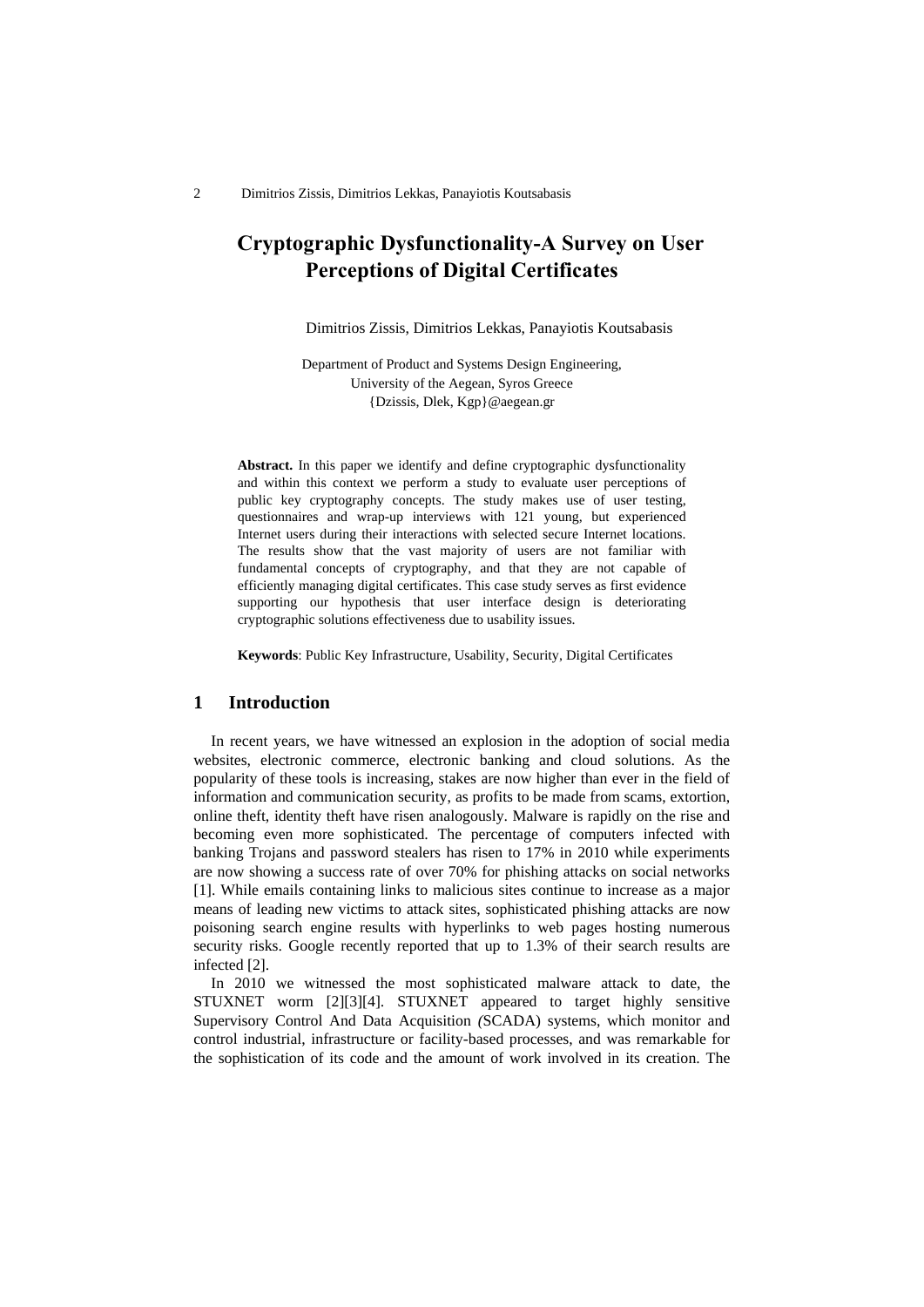STUXNET attack, constituted a serious attack on the notion of "trusted software" in information systems [3].

Trust is not a new research topic in computer science. The notion of trust in an organization could be defined as the customer"s certainty that the organization is capable of providing the required services accurately and infallibly. A certainty which also expresses the customer"s faith in its moral integrity, in the soundness of its operation, in the effectiveness of its security mechanisms, in its expertise and in its abidance by all regulations and laws, while at the same time, it also contains the acknowledgment of a minimum risk factor, by the relying party[5]. This trust is represented in the digital world using Digital certificates which are realized by Public Key Cryptography. Digital Certificates are used to establish secure connections to servers, authorize and authenticate users, but also validate software source code origins and guarantee its integrity. A digital certificate presented to an end user, published by a trusted Certification authority, can be defined as the conceptual delegation of this trust from the certificate issuer to the certificate owner. This exact trust was exploited by the STUXNET worm. In addition to exploiting four zero-day vulnerabilities, STUXNET used two valid digital certificates for source code signing, giving it credibility and trusted privileges, thus helping keep the malware undetected for quite a long period of time [4]. These sophisticated attacks, open Pandora"s box for information system security as they put in doubt the effectiveness of one of the pillars upon which security in the digital world is built, cryptography and digital signatures.

# **2 Digital Signatures and Certificates**

In 1976, Diffie and Hellman published a pivotal paper in the field of cryptography [6], which introduced a number of pioneer ideas in cryptography, including Public Key Encryption , Digital Signatures, One way functions and Trapdoor functions; the need to preserve the availability, integrity, authenticity and confidentiality of exchanged data and communications had already been identified. Digital signatures and Public key certificates have been perceived as an effective and efficient solution for achieving secure communications and transactions. Public Key cryptography currently realizes the concept of digital signatures; it provides a practical, elegant mechanism for symmetric key agreement. Public key cryptography has reached a stage of relative maturity, due to the intense scrutiny and research that has occurred in this area over the past two decades, currently incorporating many value added characteristics into the signing process; hash algorithms have given a solution to the computational efficiency of the signatures, digital certificates [7][8] provide the means for effective identification of the signer, Public Key Infrastructure (PKI) architectures built the necessary trust relationships and finally time-stamping and notarization techniques provide additional proofs that add value and longevity to a digital signature [9][10]. At present numerous Internet Protocols (SSL/TLS, IPsec/IKE, SSH, DNSsec, etc) employ digital certificates and thus public key cryptography to secure online transactions.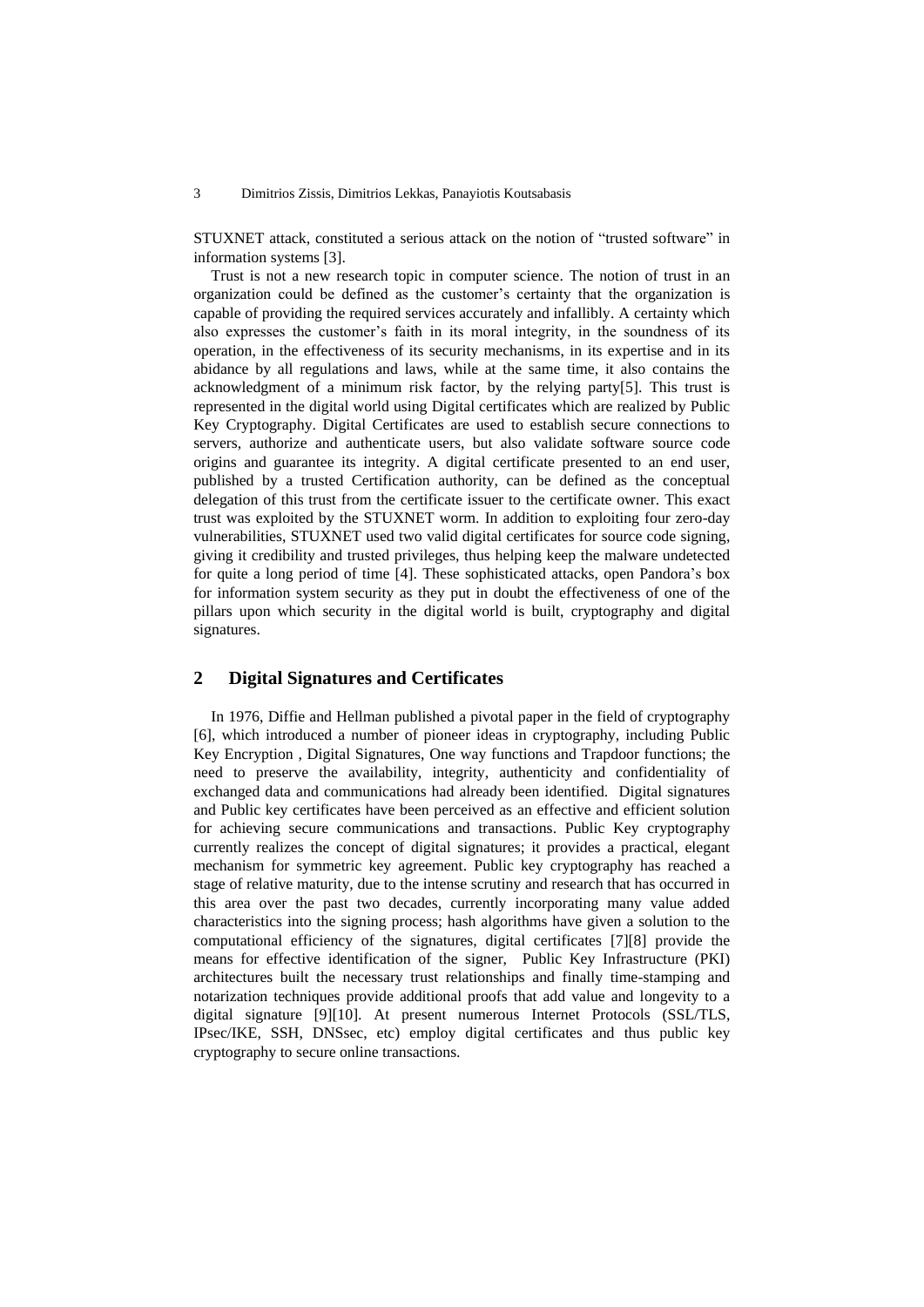For years scholars, experts and implementors throughout academia and industry have scrutinized the underlying mathematics and algorithms that enable cryptographic applications. Paradoxically though, 30 years after their inception and in contrast to the rise of information system threats, cryptographic applications have never met with wide public awareness. Digital signatures are extensively used in many securitycritical environments involving remote user interactions, such as e-banking and egovernment systems. Even though the usage of PKI"s in closed and controlled business environments is quite common, interoperability and usability problems arise when shifting to a broader, open environment [11].

A devastating majority of Internet users, either business or social, seem to lack the basic ability, knowledge or even willingness to effectively use cryptographic applications, in a way that can successfully deter imminent threats. A PKI system trusts its users to validate each other"s certificates and effectively protect their private keys. PKI strength can be summarized down to specific end user trust judgments regarding the trustworthiness of certificate issuers and ultimately certificate holders. As no automated mechanism for evaluating and managing the trust relationships exists, to make an effective trust judgment about the validity of a specific public key certificate, an end user is required to evaluate an extensive list of critical parameters, certificate repositories and cross certified authorities[12]. The complexity of this task, dawns on user friendliness and overall usability. When users fail to manage their private keys securely or when they fail to validate each other's public keys rigorously, then authenticity and privacy guarantees weaken and overall security deteriorates. Security software is only defined as usable if the people who are expected to use it [13]:

- ─ are reliably made aware of the security tasks they need to perform;
- ─ are able to figure out how to successfully perform those tasks;
- ─ don"t make dangerous errors;
- ─ are sufficiently comfortable with the interface to continue using it.

To achieve secure and authenticated communications, a web server presents its own digital certificate to an end-user in order to prove its identity and to facilitate the establishment of a secure end-to-end session. The end-user is required to:

- Validate the subject on the digital certificate. In this case the subject of the certificate is a domain name, which must match the domain currently visited.
- Validate the signed content of the digital certificate. Typically, the hash value of the certificate"s content is signed and the signature is included in the certificate.
- Validate the trustworthiness of the certification path, up to a trusted certification authority
- Check the validity period of the digital certificate (effective and expiration dates)
- Check if the certificate has been revoked
- If executable signed software is implicated, validate the signature of the source code

The above steps are by default performed by the web browser of the end-user and thus it is presumed that the end-user trusts the web-browser program and expects to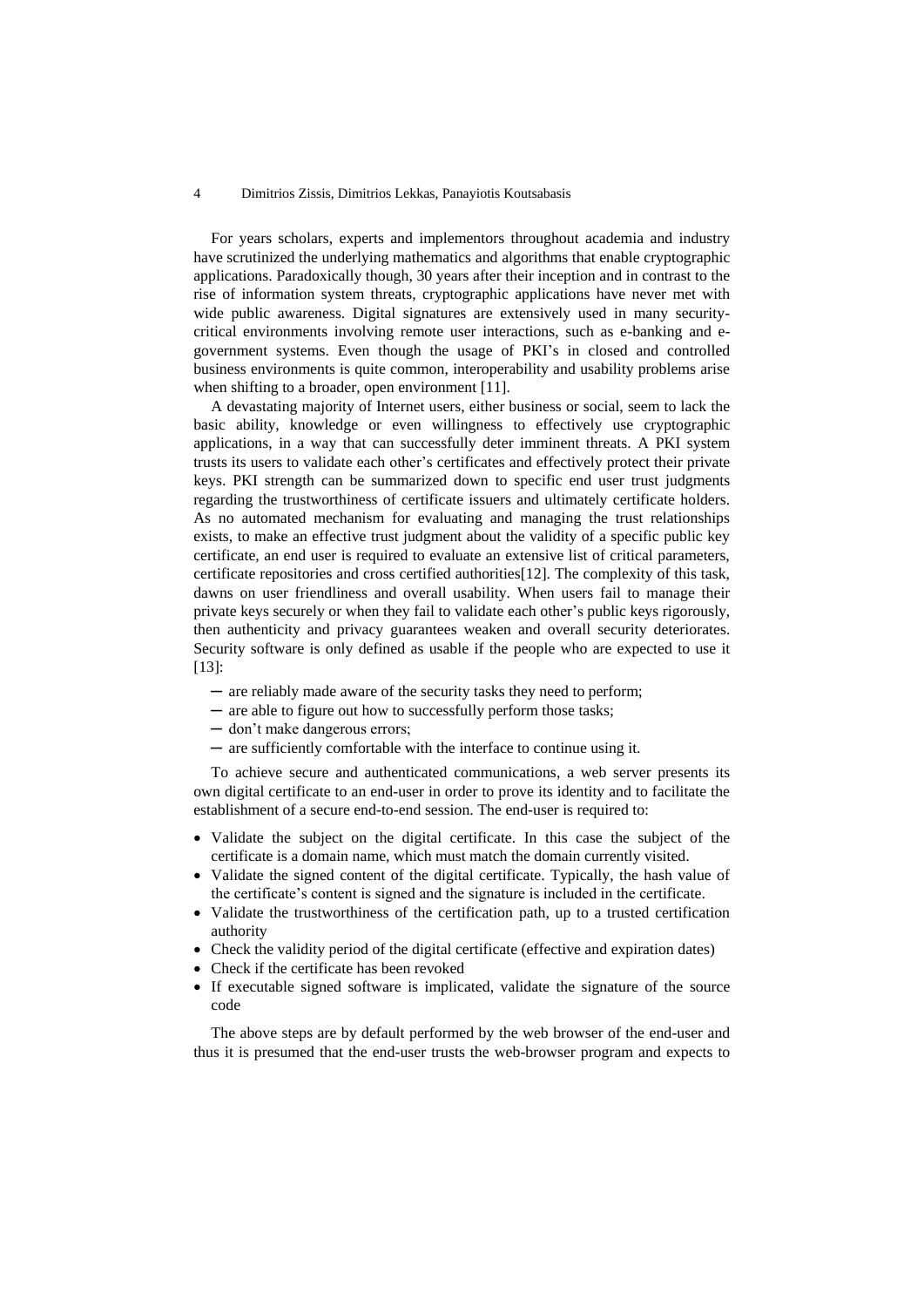be properly notified if any of these steps fail. Often these validations require the end user to participate effectively in the process, as is the case if the certification publisher is not pre included in the browsers root certificate repository; thus unknown to the browser or a check fails. At this point overall security is as strong as the end user trust decision. For the user to effectively participate in this process, and for security to adhere to the above definition of usable security, the user is required to have the necessary knowledge and understanding, to evaluate a list of critical parameters, certificate repositories and cross certified authorities. Hence the problem. Realistically only sophisticated users can be expected to meet fully the demands of PKI. Users are unable to effectively make decisions regarding digital certificates in daily transactions due to the lack of informativeness of the user interface and usability issues. Cryptography in its essential form appears to be greatly dysfunctional in every day environments, not due to the inherent complexity of the underlying mathematics, but due to the intricacy of the application interface, lack of informativeness and risk acknowledgment on a user side. Thus deterring their effectiveness, as security mechanisms are only effective when used correctly [13].

The severity of this vulnerability is critical, as a growing number of sophisticated malware attacks are exploiting end users inability to effectively validate digital certificates. Besides STUXNET, the Zeus Trojan exploited this same vulnerability to steal banking information. Zeus during installation exhibited an expired certificate belonging to Kaspersky's Zbot product, which is designed to remove Zeus [14]. Although this certificate was expired, and contained a different hash value, a plethora of users accepted it as trusted, thus enabling its propagation. Another version of malware exhibited a digital certificate claiming to be published by a trusted CA Avira [15]. When taking a closer look, Microsoft Windows shows a note "A certificate chain processed, but terminated in a root certificate which is not trusted by the trust provider". This message simply means that the certificate has not been created by Avira.

Within this context we define cryptographic dysfunctionality. At present, we identify the problematic dimension of PKI as being a usability and user interface design problem. During application usage, a detachment seems to occur between the application interface, informativeness and operation, which ultimately leads to user exclusion. In this exclusion cryptographic dysfunctionality has its deepest roots.

# **3 A Study on User Perceptions of Digital Certificates**

We identify and define cryptographic dysfunctionality and within this context we perform an investigation, using questionnaires, to evaluate user understanding of cryptographic applications, application informativeness, user friendliness and usability. The results shed light on several aspects of these applications that deter cryptographic functionality in every day transactions. Our case study serves as a test of our hypothesis that user interface design is deteriorating cryptographic solutions effectiveness due to usability issues.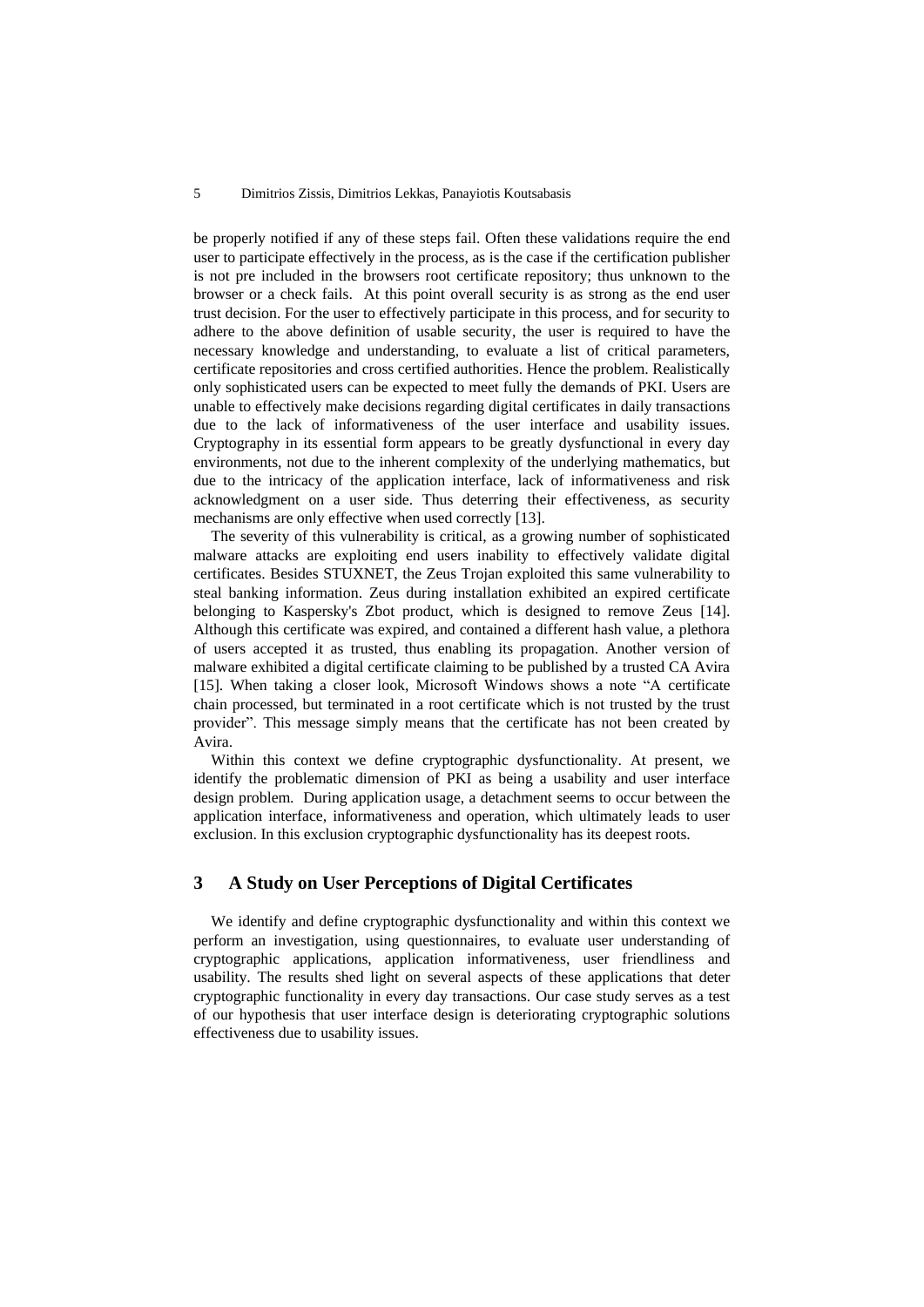#### **3.1 Goal, method and participants**

This study"s goal was to investigate the extent to which Internet users can (a) understand the most essential concepts of digital certificates, and (b) manage digital certificates effectively during their interactions with a number of selected and familiar web sites. The methods selected for this survey included user testing, questionnaires and wrap-up interviews with students of the department of Product and Systems Design Engineering at the University of the Aegean, Greece. It needs to be noted that all students of the department make daily use of computers for their studies, in various ways, including using email to communicate with academic and administrative staff and using an asynchronous e-learning platform [16] to access electronic content for most of their courses. All participants can be defined as experienced Internet users, if we take into account that they make daily use of the Internet. A total number of 121 users participated in this survey. Users were recruited by an e-mail invitation.

The user testing phase of the study required users to connect to the academic email server and access their accounts using the Mozilla Firefox, Internet Explorer and Opera web browsers, in a step-by-step process. To connect to the server, users were required to establish a secure SSL connection with a server exhibiting a valid digital certificate, which is not included in the Trusted Certification Authority Repository. This process required from the users to bypass the browser warning message to establish a secure connection, and in doing this add the CA to the Trusted Repository. For this, users should review the certificate critical parameters. For each step of the process users were asked about basic aspects of digital certificates and filled in the questionnaire (the questionnaire was available electronically via Google docs). This simple user testing process was followed in order to help users concentrate on the task of establishing an SSL connection, and to allow for a brief search of the issues that they would be enquired about in the questionnaire. At the end of the process, we conducted a number of wrap-up interviews with a selected set of users on the basis of their answers in order to provide some clarifications and interpretations.

The questionnaire comprised of a total of 20 (twenty) questions: the first four (4) were demographic, and the other 16 (sixteen) were about basic concepts of digital certificates and certificate management issues. For three (3) of these questions, users were told where to look for answers: they were also provided with screenshots of browser messages and they were asked whether they could understand their content and purpose.

## **3.2 Results**

A total number of 121 participants took part in this survey; they were all between 18-23 years of age: 18y: 51 users (42%), 19y: 31 users (26%), 20y: 18 (15%), 21y: 7  $(6\%)$ ,  $22y$ : 9  $(7\%)$ ,  $23y$ : 5  $(4\%)$ . All participants are of young age and have considerable experience with using the Internet (Figures 1&2): 83 users (69%) reported that they have been using the Internet for more than 5 years, 15 users (12%) for more than 10, and 23 users (19%) for less than 5 years. The vast majority of participants make daily use of the Internet (102 (84%), while a total of 81 users (67%)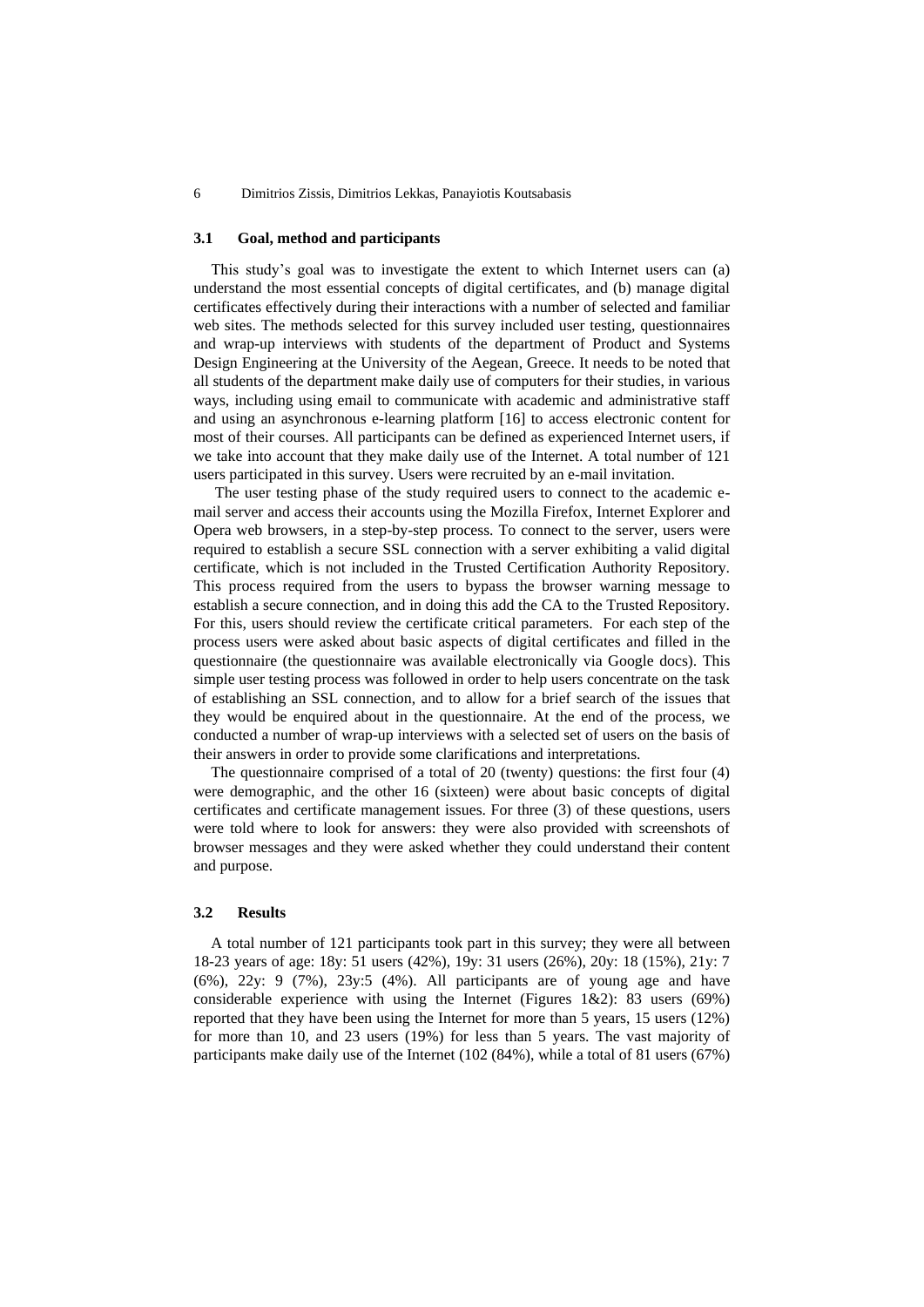have performed some kind of an electronic transaction, concerning e-commerce (49 users (41%)), e-banking (9 users (7%)), e-government (5 users (4%)) and other (18 users (15%)).



Obviously, users with the above demographic and Internet usage data should be at least aware of basic concepts regarding digital certificates, if not capable of understanding related complex concepts, able to efficiently manage certificates and establish secure connections. User responses raise serious concerns on the effectiveness of many security implementations used in online transactions and shed light on the true nature of the problem. We shall go through the most important answers received and attempt to provide an unbiased interpretation of these.

Users were asked if they have ever established a secure connection to an Internet website in order to protect their online information exchange (Figure 3). Although 90% of participants had previously stated that they regularly make use of e-commerce and e-banking websites (meaning that they often establish SSL connections), a striking 67 users responded "no" (56%), 39 users responded "not sure" (32%), while a poor 12% answered "yes". This answer was a first contradiction to the aforementioned participants" experience of Internet usage, and it is largely due to the fact that the secure connection is quite seamless from the user point of view. However, it need to be noted that even their specific and repeated interaction experience with their web email accounts (during which they are prompted to connect to a "potentially unsecure location", according to Firefox terminology) has not proved informative enough for the vast majority of users to realize that they are actually establishing secure connections every time they accessed their web e-mail account.

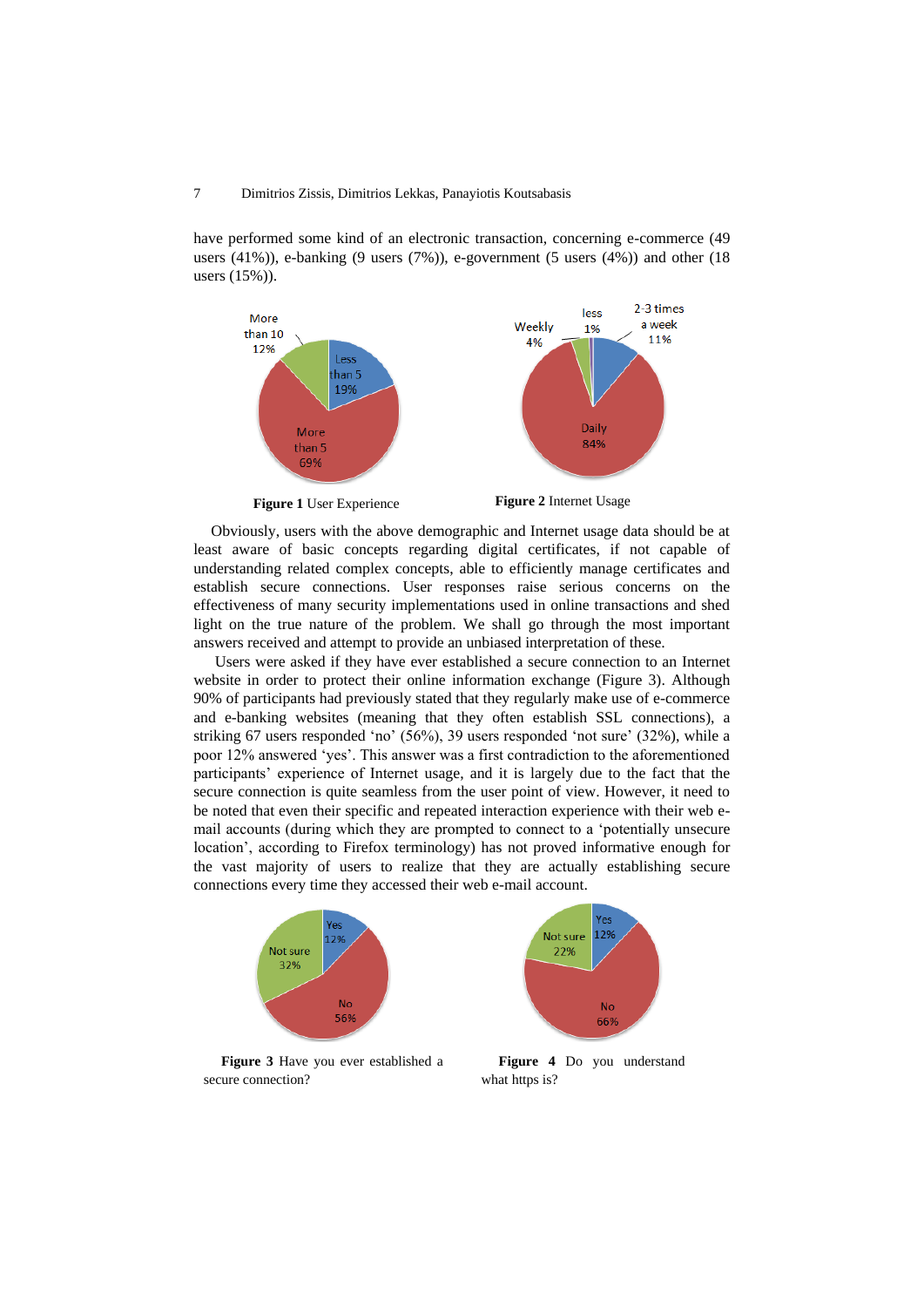An even more surprising set of answers was provided for the following question: "When you connect to a safe Internet location the URL changes to https. Do you understand what this means/does?" (Figure 4). The vast majority of users (88%) lack any understanding of the concept of https (66%: "no"; 22%: "not sure").

Following this, users were enquired about their basic understanding of digital signatures and their ability to manage these (import, export and delete them), as this is one of the basics tasks users are required to perform in a secure PKI environment. A total of 93% (Figure 5) responded that they "do not know or understand what a digital certificate is" (67%: "no", 26%: "not sure"). In the following question, answers revealed that an 85% of all respondents lacked the necessary knowledge to effectively manage digital signatures (Figure 6), this includes deleting a comprised Certification Authority from the trusted rooted certificate repository. When enquired about their understanding of SSL, 93% responded that they were unable to understand this, 3%: were 'not sure', and a small 4% responded 'yes'. These answers reveal that there is an astonishing majority of young experienced Internet users that are not aware of the most basic terms and concepts of secure online transactions.



**Figure 5** Do you understand what a digital signature is?

**Figure 6** Do you know how to manage digital certificates?

Alarmingly when users were asked if they had ever viewed a digital certificate to validate it, only 2 % responded positively [2 responded positively (2%); 111 responded negatively (91%) and 8 responded not sure (7%)] (Figure 7). As a PKI strength can be summarized down to specific end user trust judgments, regarding the trustworthiness of certificate issuers, after reviewing the validity of a specific public key certificate, an extensive list of critical parameters, certificate repositories and cross certified authorities, an end-user inability to participate effectively diminishes the solutions overall effectiveness. What is even more striking is that a total 60% of users, responded that they were able to bypass the browser warning message and accept the digital certificate, thus visiting the website that had previously been deemed "unsecure" (Figure 8) [32 users responded that they were able to bypass the message  $(26%)$ , 41 that they believed they knew how to  $(34%)$  and 48 that they were unable to (40%)]. This was done without reviewing the certificate parameters.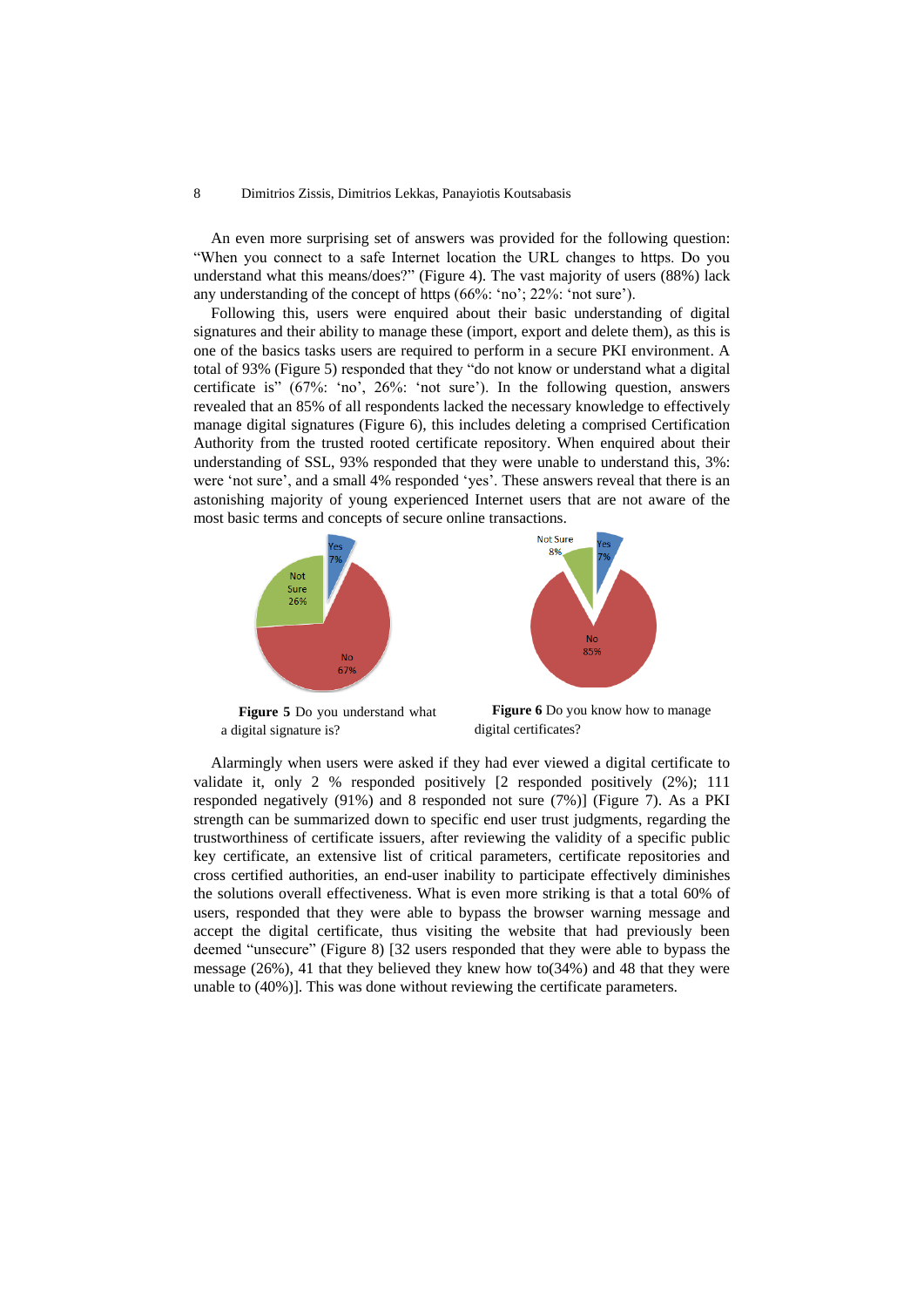

**Figure 7** Have you ever reviewed/validated a digital certificate? **Figure 8** Do you know how to bypass such a warning message?

At this point we can state that the data clearly points towards users being unable to effectively perform in this situation. These questions were made while users were required to interact with the web site and check out related Firefox messages and pages. However, a very small number of users responded satisfactorily, which certainly rings a bell. Despite the fact that there has been over a decade since the first studies on the usability of cryptographic user interfaces (with most influential that of Whytten  $\&$  Tygar [12]), it seems that current web-based user interfaces are still not 'passing the message' to online users.

In the following questions we enquired about users understanding of the messages presented to them when visiting a web server exhibiting a certificate issued by a RootCA not included in the Trusted Certificate Repository. A user's knowledgeful participation in this process is vital, as if a user accepts a certificate from an untrusted publisher, the user could be a victim of a plethora of malicious attacks, including password and information stealing, enabling malicious code execution etc. When visiting a website that exhibits a certificate not trusted by the Firefox browser, a message is presented to warn the user, such the following one, "This Connection is Untrusted- You have asked Firefox to connect securely to (domain name), but we can't confirm that your connection is secure". On many occasions trustworthy websites use certificates that are not included in the Trusted Root Certificate Repository. When enquired about this only 16% responded to understanding the nature of such a message.



**Figure 9** Do you understand what "The certificate is not trusted because the issuer certificate is not trusted" means?



**Figure 10** Do you understand what "The certificate is untrusted because it is self-signed" means?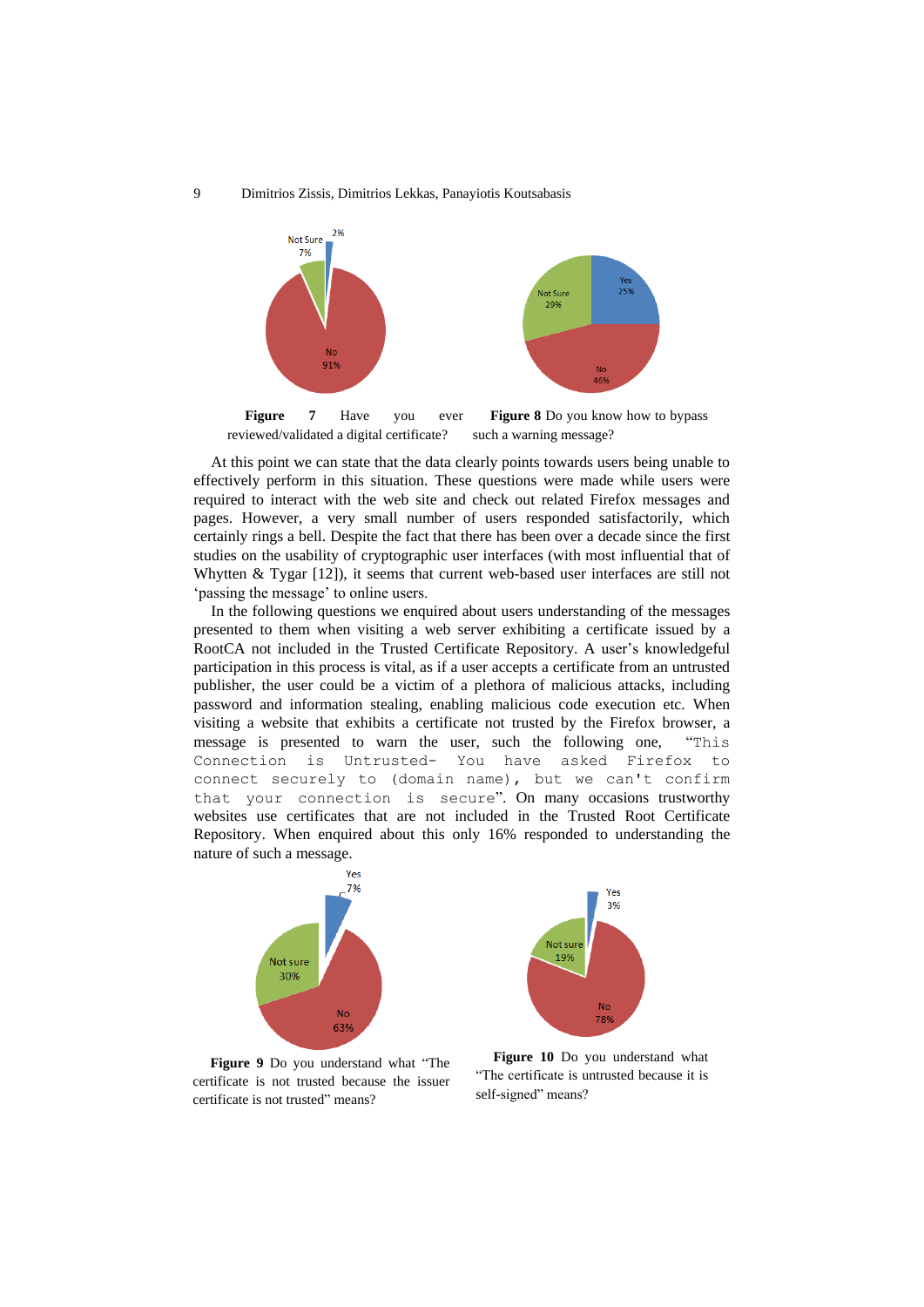Following this users were asked if they understood the message "The certificate is not trusted because the issuer certificate is not trusted" (Figure 9). An overall of 93% does not seem to understand the nature of such a message (7% responded yes, 63% Responded No, 30% responded not sure). When users were asked if they understood what «This certificate is untrusted because it is self-signed» means, only 3% appears to understand (Figure 10). While most users do not understand the nature of these messages 60% knows how to override such a message and visit an untrusted site.

Acknowledging the issue the Extended Validation Certificates have been issued. EV Certificates use color-coding of the Web browser's address bar to signal secure connections. The browser navigation window turns green to indicate an authentically validated site with an EV Certificate, full security, and encryption in place, and turns red when it encounters a known phishing or otherwise untrustworthy site. When enquired about these, only 39% responded to have ever noticed the coloring [ 47 responded had noticed the coloring (39%), 63 had not (52%) and 11 were not sure (9%)] , while a total of 98% had no idea as to what the purpose of this coloring was [ 3 responded positively (2%), 106 negatively(88%) and 12 were unsure(10%)]. The lesson that we can get out of these answers is that a large group of Internet users have not made serious usage of user functions related to the management of digital certificates.

# **4 Summary and conclusion**

Overall, the collected data indicates that users are unable to effectively complete specific tasks that are required from an end-user to establish secure communications in the context of PKI environments. In view of these tasks, while users are required to validate the domain name, expiration date on the digital certificate or check if a certificate has been revoked, 98% of responders (from a group that is considered above average) have never viewed a digital certificate or are not sure how to view one. Even in the case that one of these checks fails, 92% of responders does not know how to manage (delete) certificates. While users are required to validate the trustworthiness of the certification authority, 93% of responders do not understand what a certification authority is but most dangerously 54% does know how to get past a warning security message and add an exception to a specific certificate. The exponential rise of risks in the digital world demands a redesign of applications interface that manage, use and interact with digital certificates, as the problematic dimension in a PKI environment, appears to be a usability problem.

# **5 References**

- 1. APWG: Phishing Activity Trends Report 2nd Quarter 2010 (2010), [http://www.antiphishing.org/reports/apwg\\_report\\_q2\\_2010.pdf](http://www.antiphishing.org/reports/apwg_report_q2_2010.pdf)
- 2. SOPHOS: Security threat report 2011. Sophos Technical Report (2011), <http://www.sophos.com/security/topic/security-threat-report-2011.html>